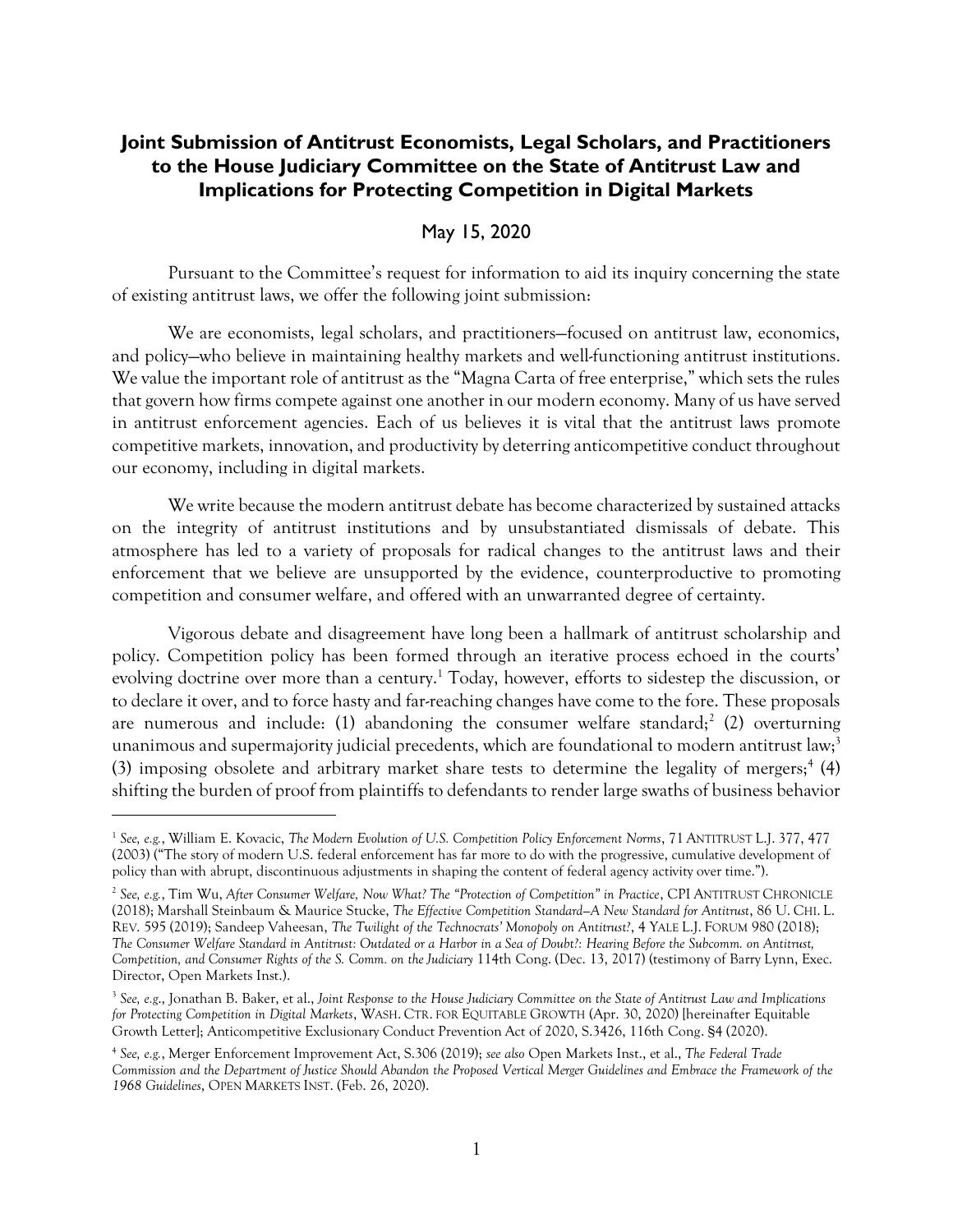<span id="page-1-0"></span>presumptively unlawful;<sup>5</sup> (5) creating another federal regulator to oversee competition in digital markets;<sup>6</sup> (6) breaking up major tech companies or their products without evidence of antitrust harm or that the remedy would make consumers better off; 7 and (7) imposing a general prohibition on all mergers either involving specific firms or during the current health crisis.<sup>8</sup>

Such proposals would abandon the legal and political traditions that helped transform antitrust from an unprincipled and incoherent body of law, marred by internal contradictions, into a workable system that contributes positively to American competitiveness and consumer welfare. It should be noted that we use the term "consumer welfare" throughout this letter, consistent with modern parlance about competition policy, to include the benefits of competition to the welfare of workers and other input suppliers, as well as consumers. Thus, the consumer welfare standard is not a narrowly circumscribed objective, but rather a prescription for the general social wellbeing generated by the competitive process. By contrast, many of the current proposals would (1) undermine the rule of law; (2) undo the healthy evolution of antitrust law in the courts over time; (3) require antitrust agencies to micromanage the economy by picking winners and losers; (4) abandon a focus on consumer welfare in favor of vague and politically-oriented goals; and (5) undermine successful American businesses and their competitiveness in the global economy at the worst-imaginable time.

The assertions about the state of antitrust law and policy that purportedly justify these radical changes are not supported by the evidence. A more accurate reading of the evidence supports the following view of the American economy and the role of antitrust law:

- 1. **The American economy—including the digital sector—is competitive, innovative, and serves consumers well**. Debate about whether the antitrust laws should be fundamentally re-written originated from a concern that markets have recently become more concentrated and that competition had decreased as a result. The popular narrative, that increases in concentration have caused harm to competition throughout the economy, does not withstand close scrutiny. In reality, most markets in the American economy—including digital markets—are competitive, and thriving, and create huge benefits for consumers.
- 2. **Structural changes in the economy have resulted from increased competition.** The economic data show that *intense* competition, winner-take-all rivalry, and the adoption of new successful technologies in relevant antitrust markets were major economic forces that led to structural changes (*i.e.*, increased national-level concentration) in the economy. The existence of these structural changes does not itself support changes in the law.
- 3. **Lax antitrust enforcement has not allowed systematic increases in market power.** There is little evidence to support the view that anemic antitrust enforcement has led to a systematic rise in

<sup>&</sup>lt;sup>5</sup> Anticompetitive Exclusionary Conduct Prevention Act of 2020, S.3426, 116th Cong. §4 (2020).

<sup>6</sup> STIGLER COMM. ON DIG. PLATFORMS, STIGLER CTR., FINAL REPORT (2019).

<sup>7</sup> Elizabeth Warren, *Here's How We Can Break Up Big Tech*, MEDIUM (Mar. 8, 2019).

<sup>8</sup> On April 28, 2020, Sen. Warren and Rep. Ocasio-Cortez announced the "Pandemic Anti-Monopoly Act." *See also id.*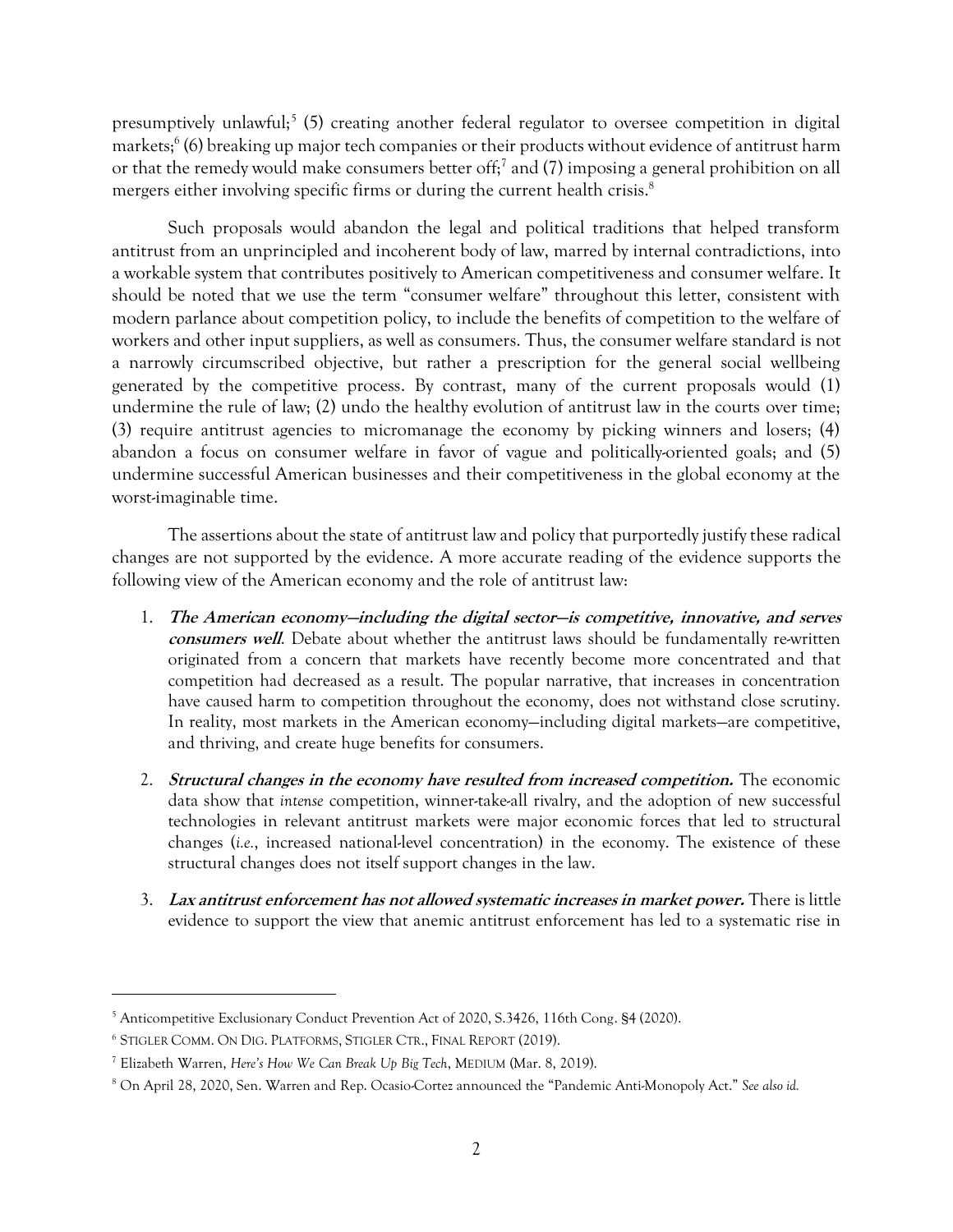market power in the American economy. The evidence is especially weak as it relates to digital markets.

- 4. **Existing antitrust law is adequate for protecting competition in the modern economy.** Antitrust law has developed incrementally through the common law approach. A strength of antitrust law is that it can incorporate learning about new business practices and economics to protect competition in an evolving economy. The existing antitrust laws and enforcement framework, when correctly applied, are more than adequate to deter anticompetitive conduct today, including in new and growing digital markets.
- 5. **History teaches that discarding the modern approach to antitrust would harm consumers.** Many of the radical reforms being proposed today seek to return antitrust to what it was in the 1960s. But antitrust during that time was based primarily on *per se* rules that prohibited economic analysis and fact-based defenses. This created a body of law, fundamentally marred by internal contradiction, that frequently protected individual competitors over consumers and did not focus on the central goal of protecting competition. Congress has considered and rejected radical proposals to overhaul antitrust in the past and should do so again.
- 6. **Common sense reforms should be pursued to improve antitrust enforcement.** A positive agenda for antitrust reform would pursue common-sense initiatives that build upon prior learning while incorporating advances in industrial organization economics, empirical research, and analytical techniques. These proposals should focus antitrust enforcement on areas that will have the biggest return for consumers and input suppliers, support balanced retrospectives of agency decisions to identify gaps in enforcement, and address any institutional impediments to effective enforcement.

We believe open discussion of existing evidence is necessary to advance contemporary debates about the performance of antitrust institutions in the digital economy. We welcome that discussion. We discuss below various dimensions of antitrust law, economics, and institutions that have been the targets of radical reform proposals. The signatories to this letter hold a steadfast belief that antitrust institutions, including the courts, are up to the task of protecting competition, and that the federal antitrust laws as written are effective in accomplishing that goal. While many signatories have offered diverse proposals to improve the functioning of those institutions—a few of which we share in this letter—we hold the common view that the proposed radical reforms would make consumers worse off in the short run and over the long haul by chilling efficient behavior and stymieing innovation.

# **I. The Digital Economy is Healthy, Competitive, and Benefits Consumers**

We do not recount here the extensive literature calling into question claims that market power and concentration have been systematically increasing, resulting in serious consequences for consumers, workers, innovation, economic inequality, and more. <sup>9</sup> At best, we have an incomplete

<sup>9</sup> For one recent discussion of this literature, see Elyse Dorsey, Geoffrey A. Manne, Jan M. Rybnicek, Kristian Stout & Joshua D. Wright, *Consumer Welfare & the Rule of Law: The Case Against the New Populist Antitrust Movement*, 47 PEPP. L. REV. 861 (2020).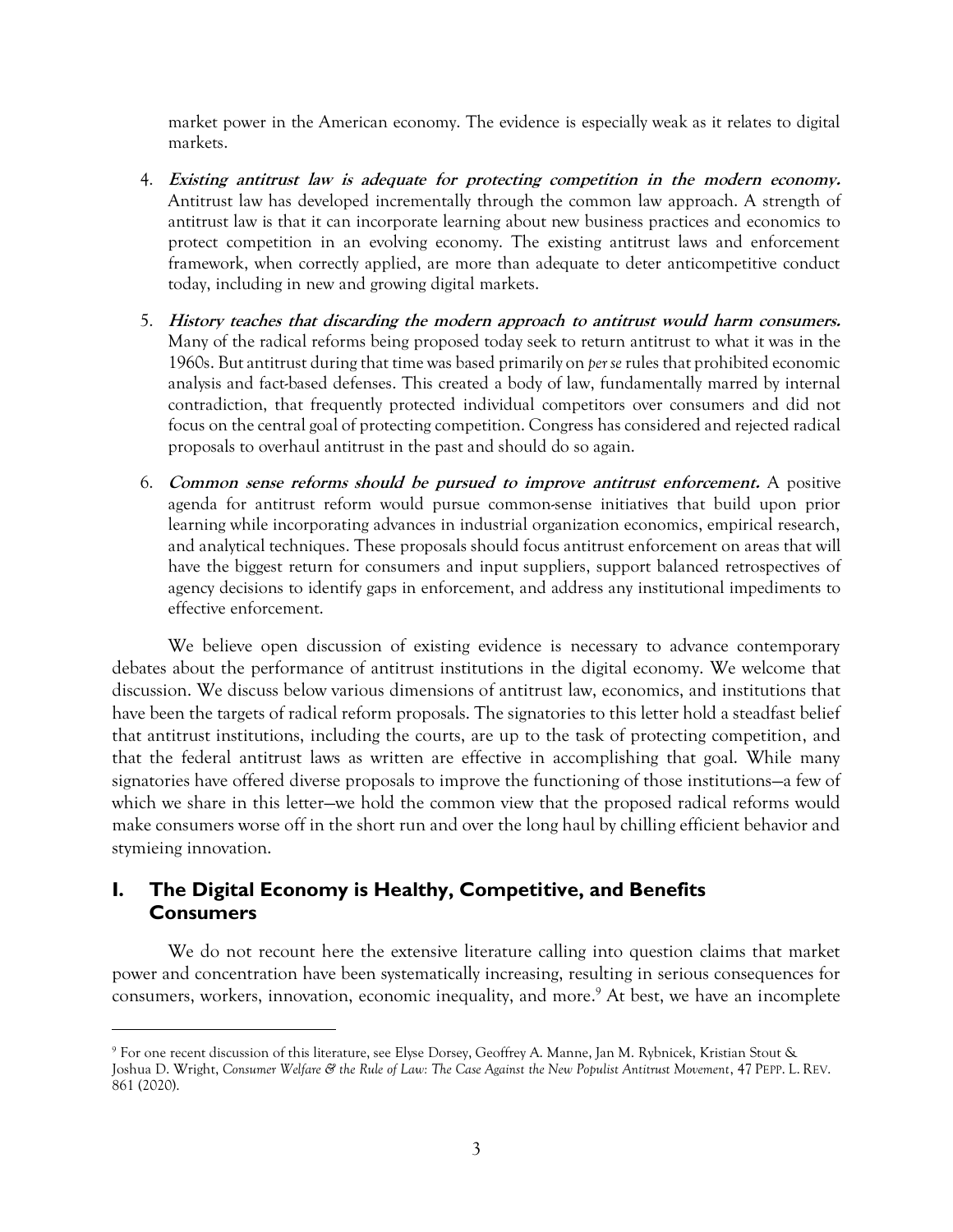and imperfect understanding of recent market trends; there is undoubtedly more research to do. But the weight of the literature today—much of which is no more than a couple of years old and some of which is still in working paper form—does not support the conclusion that the economy has been trending inexorably toward increased market power and greater consumer harm, especially for the purpose of justifying dramatic legislative changes to the antitrust framework. It is certainly not the case that "any conclusion to the contrary reflects either an incomplete or incorrect understanding of economics and the economic literature from the last several decades."<sup>10</sup>

<span id="page-3-0"></span>The most recent studies suggest that the observed changes in national-level concentration are brought about by the expansion of more productive large firms into local markets leading to, in these economists' own words, "more, rather than less, competitive markets."<sup>11</sup> Further, despite occasional claims to the contrary, the literature has not uncovered systematic competition problems in digital markets. The best interpretation of existing evidence is that the deployment of new technology by *traditional industries* has increased economies of scale and scope and *enhanced* local competition.<sup>12</sup> None of the economic evidence supports claims about generally enhanced market power in markets inhabited by the companies that *develop* such technological tools.

Prominent economists across the political spectrum have offered similar analyses, all of which serve to call into question the certitude of the assertions underlying the calls for radical antitrust reform  $^{13}$ 

The digital economy is rife with competition and innovation, and consumers are benefitting in meaningful and remarkable ways from dynamic rivalry among companies big and small. That does not mean the digital economy is, or should be, immune from antitrust scrutiny. But recent scholarship strongly suggests that competition in that sector of the economy has thrived under the existing antitrust laws, which can and should be applied when those laws are violated.

# **II. The Antitrust Laws As Written Effectively Protect Competition Today**

#### **A. The Consumer Welfare Standard Vastly Improved Antitrust**

Antitrust has developed into a principled body of law that, on balance, today contributes positively to American competitiveness and societal well-being. That has not always been the case.

<sup>10</sup> Equitable Growth Letter, *supra* note [3,](#page-0-0) at 1.

<sup>11</sup> Esteban Rossi-Hansberg, Pierre-Daniel Sarte & Nicholas Trachter, *Diverging Trends in National and Local Concentration*, *in* 35 NBER MACROECONOMICS ANNUAL 2020 (Martin Eichenbaum & Erik Hurst eds., forthcoming 2020); *see also* Chang-Tai Hsieh & Esteban Rossi-Hansberg, *The Industrial Revolution in Services* (Working Paper Mar. 17, 2020).

<sup>12</sup> *See* Rossi-Hansberg, et al., *supra* not[e 11.](#page-3-0)

<sup>13</sup> *See e.g.,* David Autor, et al., *The Fall of the Labor Share and the Rise of Superstar Firms*, Q.J. ECON. 4 (*forthcoming*); Sam Peltzman, *Productivity and Prices in Manufacturing During an Era of Rising Concentration*, U. CHI. BOOTH SCH. OF BUS. (2018) (showing no significant change in price in concentrated sectors); Robert E. Hall, *New Evidence on the Markup of Prices Over Marginal Costs and the Role of Mega-Firms in the US Economy*, STANFORD U. (Apr. 27, 2018), at 16*;* Rossi-Hansberg, et al., *supra* note [11](#page-3-0)*;* Sharat Ganapati, *Growing Oligopolies, Prices, Output, and Productivity*, AM. ECON. J.: MICROECONOMICS (manuscript at 13) (*forthcoming*); Hsieh & Rossi-Hansberg, *supra* not[e 11.](#page-3-0)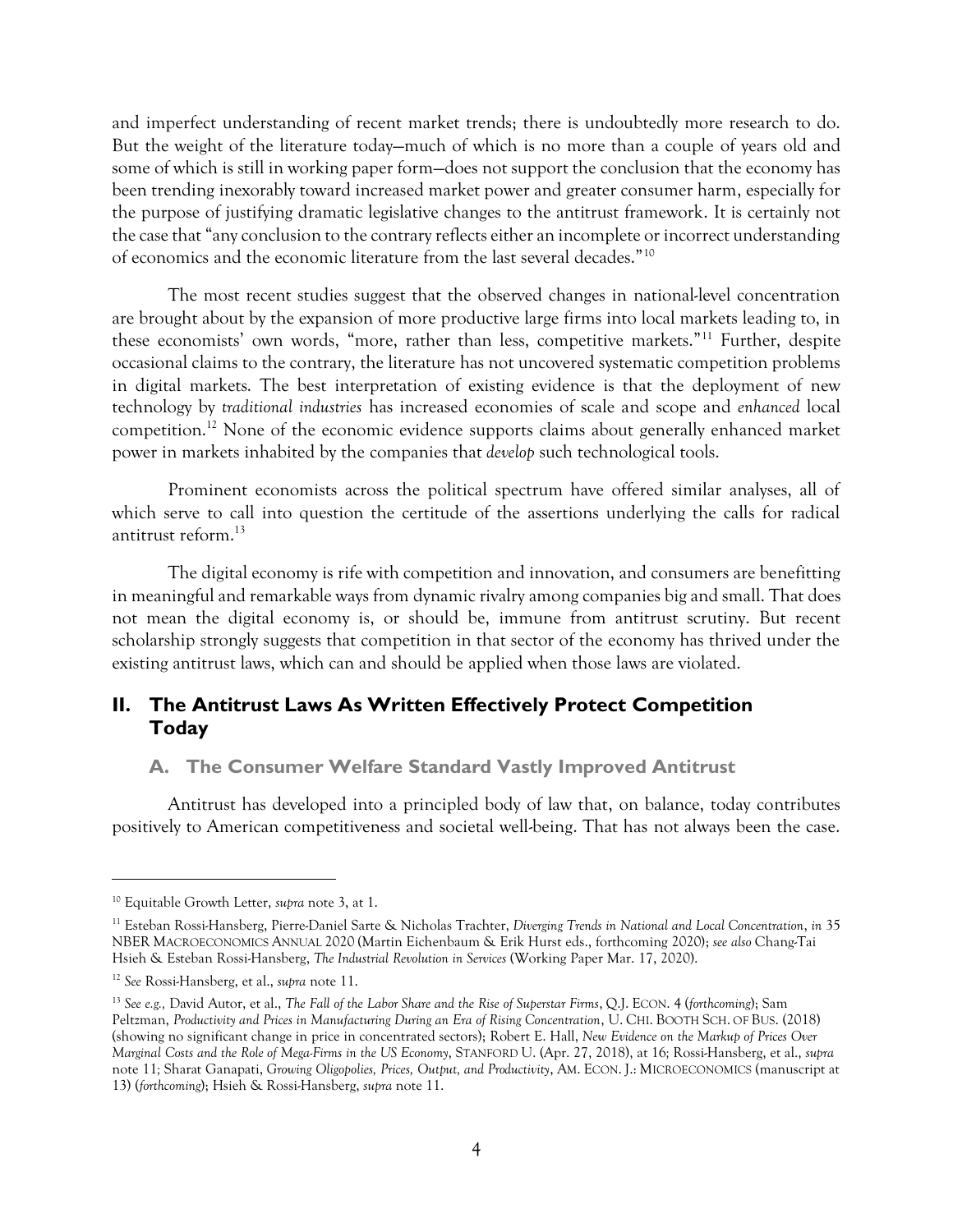<span id="page-4-0"></span>In some areas of enforcement, antitrust created substantial harms. <sup>14</sup> Prior to the modern era, antitrust often employed incoherent doctrines that promoted vague social and political goals and led to unprincipled and contradictory results.<sup>15</sup> Antitrust not only often failed to promote competition, but it dissuaded competitors from bringing consumers lower prices, greater innovation, and other benefits.

The consumer welfare standard—and with it the integration of economics and antitrust law guided antitrust out of this quagmire.<sup>16</sup> Through discussion and debate among jurists, scholars, economists, and government enforcers, antitrust law adopted a disciplined method of analyzing competition that is guided by a straightforward question: "Is the challenged conduct likely to make consumers better or worse off?" The consumer welfare standard contemplates the evaluation of alleged anticompetitive behaviors based on tradeoffs tied to the health of the competitive process. It thus dispenses with the need to make distributional choices inherent in selecting among divergent goals in favor of designing and implementing competition policy to prioritize the competitive process, which benefits all Americans.

By grounding antitrust analysis in a disciplined and tractable framework, the consumer welfare standard fosters the rule of law and helps prevent arbitrary or politically motivated enforcement decisions.<sup>17</sup>

The consumer welfare standard also has the benefit of tethering antitrust outcomes to modern economics. Implementation of the consumer welfare standard by courts and enforcers took the vague concept of "protecting competition" embodied in the antitrust laws and for the first time breathed meaning into it through the common language of economics. This allows for robust scrutiny of a variety of market factors including price, quality, and innovation.

<sup>14</sup> *See, e.g.*, George Bittlingmayer, *The Stock Market and Early Antitrust Enforcement*, 46 J.L. & ECON. 1 (1993); ROBERT H. BORK, THE ANTITRUST PARADOX: A POLICY AT WAR WITH ITSELF (1978).

<sup>&</sup>lt;sup>15</sup> Early antitrust decisions often articulated conflicting goals that made it difficult to predict whether, for instance, courts would apply the antitrust laws to protect competition or, instead, to protect competitors from competition. *See, e.g.*, Utah Pie Co. v. Continental Baking Co., 386 U.S. 685 (1967); Brown Shoe Co. v. United States, 370 U.S. 294 (1962). For further discussion of this topic, see Joshua D. Wright & Douglas H. Ginsburg, *The Goals of Antitrust: Welfare Trumps Choice*, 81 FORDHAM L. REV. 2405, 2405 (2013) ("The Court interpreted the Sherman and Clayton Acts to reflect a hodgepodge of social and political goals, many with an explicitly anticompetitive bent, such as protecting small traders from more efficient rivals. The failure of antitrust law to promote competition and further consumer welfare over this period is unsurprising and inevitable, for the courts and agencies were operating without a coherent answer to the question: 'What are the goals of antitrust?'"); Douglas H. Ginsburg, *Originalism and Economic Analysis: Two Case Studies of Consistency and Coherence in Supreme Court Decision Making*, 33 HARV. J.L. & PUB. POL'Y 217, 217 (2010) ("Forty years ago, the U.S. Supreme Court simply did not know what it was doing in antitrust cases. The Court had read into the Sherman Act an assortment of vague and, ironically, anti-competitive social and political goals, such as protecting small traders from their larger, impersonal (and more efficient) rivals.").

<sup>16</sup> *See, e.g.*, Elyse Dorsey, Jonathan Klick, Jan M. Rybnicek, & Joshua D. Wright, *Requiem for a Paradox: The Dubious Rise and Inevitable Fall of Hipster Antitrust*, 51 ARIZ. ST. L J. 293, 317 (2019).

<sup>17</sup> *See, e.g*., Ginsburg, *supra* note [15](#page-4-0), at 223 ("Economic analysis does not indicate a single indisputable result in every case, but it does significantly constrain the decision making of the Court and thereby narrow the range of plausible outcomes. Economic analysis thus promotes consistency in antitrust jurisprudence.").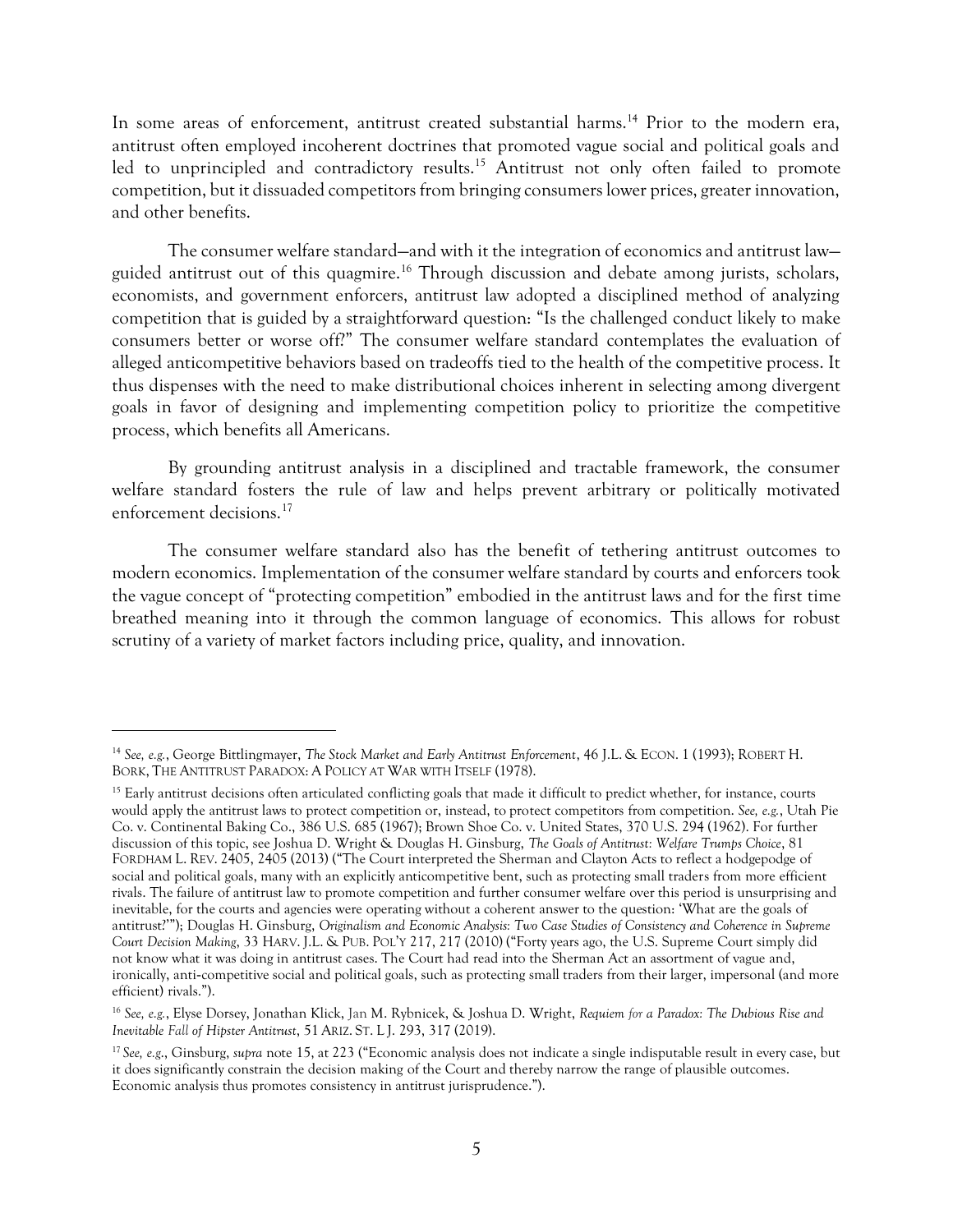As a result, there is broad bipartisan support that protecting consumer welfare (properly defined) through the protection of competition is, and should be, the lodestar of modern antitrust enforcement.<sup>18</sup>

Some of the radical initiatives being pursued to reform antitrust today seek to abandon the consensus that has developed around the benefits of the consumer welfare standard as the guiding principle of antitrust. One need only look to history to see that this would be a bad idea. Doing so would compel regulators and courts to evaluate the multidimensional and diverse effects of business conduct on political power, economic inequality, the environment, rival businesses, profits, and an assortment of other vague factors without the anchor of the focus on the impact on input and output market competition. This would necessarily lead to an incoherent weighing of the diverse effects, and subjective management oversight of the economy by the government and by the courts. It would also encourage rent-seeking by industry participants seeking to curry favor with the antitrust agencies and allow for the antitrust laws to be used as a weapon between rivals.<sup>19</sup>

These alternatives have been tried and they have failed. They were rejected in favor of an evidence-based approach, grounded in modern economics, that focuses on maximizing the welfare of American consumers and through well-functioning competition. They should be rejected again.

### **B. The Antitrust Laws as Written Provide Federal Enforcers with Adequate Power to Review and Prevent Anticompetitive Mergers**

There was a time when antitrust was used to condemn mergers that resulted in only trivial increases in market share, based on arbitrary reasoning and without evidence of likely anticompetitive harm.<sup>20</sup> Reflecting upon the state of antitrust law at that time, Justice Potter Stewart lamented, "[t]he sole consistency that I can find is that, in litigation under [the merger laws], the Government always wins."<sup>21</sup> But today there is broad consensus about the analytical framework and economic toolkit for evaluating whether a merger is likely to substantially lessen competition, including with respect to nascent and potential competition in digital markets.

Proponents of radical reform to antitrust law assert that merger enforcement is broken and that we should fundamentally alter basic tenets of our legal system related to which party bears the burden of proof, for the sole purpose of making it easier for the federal government and private

<sup>18</sup> *See, e.g.*, A. Douglas Melamed & Nicolas Petit, *The Misguided Assault on the Consumer Welfare Standard in the Age of Platform Markets*, 54 REV. INDUS. ORG. 741 (2019); Carl Shapiro*, Antitrust in a Time of Populism*, 61 INT'L J. INDUS. ORG. 714, 742 (2018); *The Consumer Welfare Standard in Antitrust: Outdated or a Harbor in a Sea of Doubt?: Hearing Before the Subcomm. on Antitrust, Competition, and Consumer Rights of the S. Comm. on the* Judiciary 114th Cong. (Dec. 13, 2017) (testimony of Diana Moss, President, American Antitrust Institute). The Supreme Court endorsed the consumer welfare standard in Reiter v. Sonotone Corp., 442 U.S. 330, 343 (1979) ("Congress designed the Sherman Act as a 'consumer welfare prescription.'").

<sup>19</sup> Joshua D. Wright, Elyse Dorsey & Jan M. Rybnicek, *Hipster Antitrust Meets Public Choice Economics: The Consumer Welfare Standard, Rule of Law, and Rent-Seeking*, CPI ANTITRUST CHRONICLE (April 2018).

<sup>20</sup> United States v. Von's Grocery Co., 384 U.S. 270 (1966); *see also Investigation into the State of Competition in the Digital Marketplace: Before the Subcomm. on Antitrust, Commercial, and Administrative Law of the H. Comm on the Judiciary* 116th Cong. 5 (April 17, 2020) (statement of Tad B. Lipsky).

<sup>21</sup> Von's Grocery, 384 U.S. at 301 (Stewart, J., dissenting).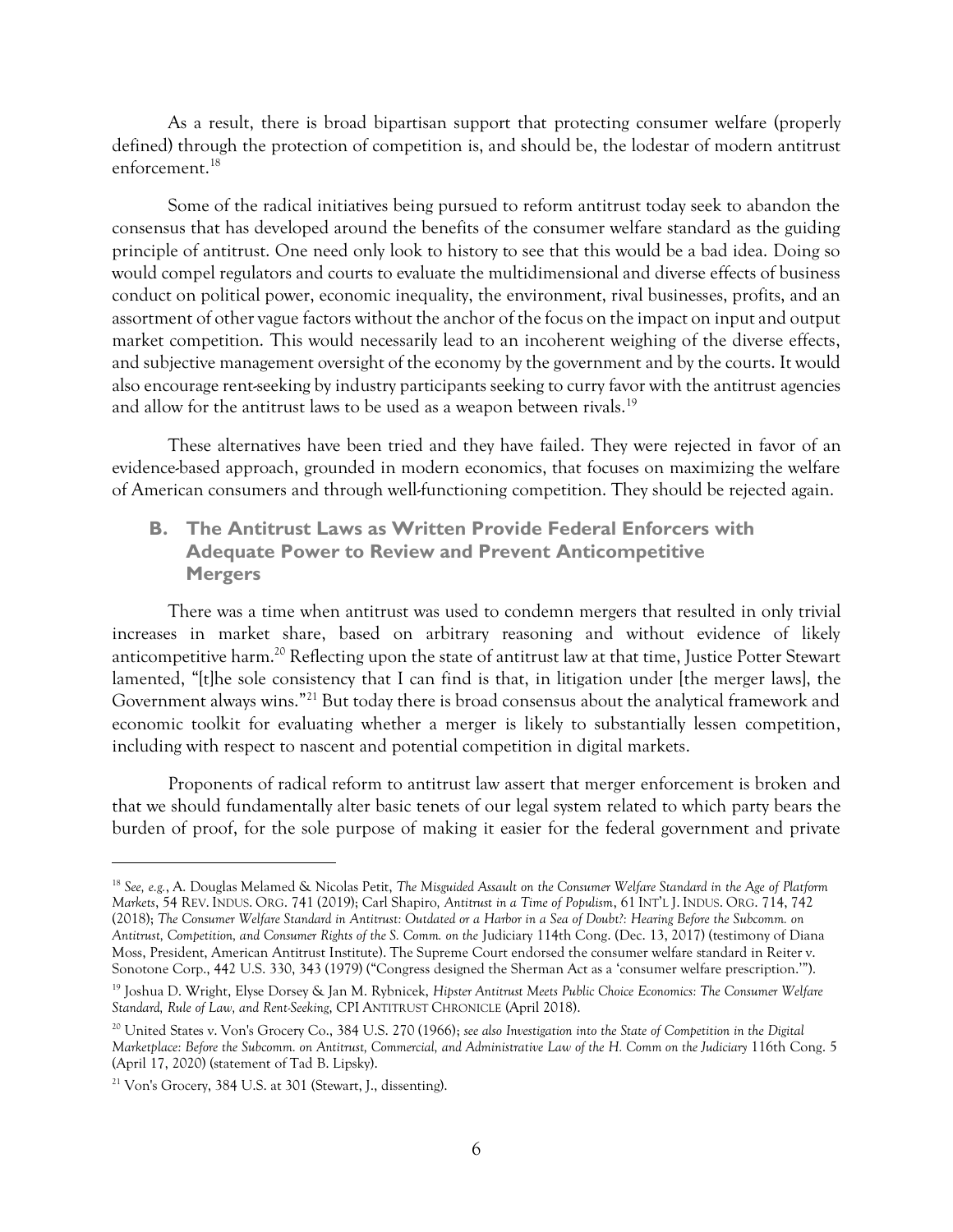plaintiffs to prevail in merger challenges.<sup>22</sup> But the current Horizontal Merger Guidelines already have burden shifting provisions that are carefully constructed with attention to both evidentiary needs and the economic logic of impact on competition. Injecting new arbitrary criteria for burden shifting can only undermine the focus of merger enforcement on protecting competition and distort efficient business. Further, Supreme Court precedent is already tilted to favor the federal government: Horizontal mergers are presumed anticompetitive when the antitrust agencies can show that the transaction will create "undue concentration" in the relevant market, usually defined as a post-merger market share of greater than 30 percent; <sup>23</sup> the burden then shifts to the merging parties to rebut the presumption.<sup>24</sup> As a recent analysis demonstrates, the presumption is thus a powerful and commonly invoked tool in enforcement practice and is rarely rebutted by parties once invoked. $^{25}$ 

It makes no sense to infer that antitrust enforcement has been lax from a superficial counting of cases, as many proponents do. The "principal value [of antitrust law] is found, not in the big litigated cases, but in the multitude of anticompetitive actions that do not occur because they are deterred by the antitrust laws, and in the multitude of efficiency-enhancing actions that are not deterred by an overbroad or ambiguous antitrust law."<sup>26</sup> In any case, it is simply incorrect to assert that enforcement has declined in recent years. Research indicates that merger enforcement has increased relative to merger volume in the past several decades, <sup>27</sup> and there is no evidence that anticompetitive mergers are more likely to pass muster today than in decades past.<sup>28</sup> The claim that antitrust enforcement has been lax, or that anticompetitive mergers have been on the increase, is just not borne out by the evidence.

Indeed, the DOJ and FTC have lost only a handful of cases. Until the FTC's loss in *Evonik/PeroxyChem* earlier this year, it had not lost a merger challenge since 2015 (*Steris/Synergy Health*), and the most recent loss prior to that was in 2011 (*LabCorp/Westcliff Medical*). Similarly, the DOJ has lost onlytwo merger litigations in the last 10 years (*AT&T/Time Warner* and *Sabre/Farelogix*). And counting courtroom wins overlooks the many proposed combinations that are abandoned by the merging parties after the agencies threaten to file suit.<sup>29</sup>

<sup>22</sup> *See, e.g.*, STIGLER COMM. ON DIG. PLATFORMS, *supra* not[e 6,](#page-1-0) at 98.

<sup>23</sup> United States v. Philadelphia Nat'l Bank, 374 U.S. 321 (1963).

<sup>&</sup>lt;sup>24</sup> United States v. Baker Hughes, Inc., 908 F.2d 981, 991 (D.C. Cir. 1990).

<sup>25</sup> *See* Douglas H. Ginsburg & Joshua D. Wright, Philadelphia National Bank*: Bad Economics, Bad Law, Good Riddance*, 80 ANTITRUST L.J. 201 (2015).

<sup>26</sup> A. Douglas Melamed, *Antitrust Law and Its Critics*, 83 ANTITRUST L.J. 16 (*forthcoming* 2020).

<sup>&</sup>lt;sup>27</sup> Indeed, controlling for the number of mergers, the likelihood of a merger challenge has more than doubled since 1979. *See* Jeffrey T. Macher & John W. Mayo, *The Evolution of Merger Enforcement Intensity: What Do the Data Show?*, Geo. Ctr. For Bus. & Pub. Pol'y (Nov. 2019); Joshua D. Wright, Toward a Better Understanding of Concentration: Measuring Merger Policy Effectiveness, OECD Hearing on Market Concentration (Jun. 7, 2018), at ¶¶ 39-40.

<sup>&</sup>lt;sup>28</sup> Of the seven mergers since 2000 highlighted by Professor John E. Kwoka as having erroneously been allowed to go unchallenged by U.S. competition authorities, only one, *Whirlpool/Maytag*, exhibited any post-merger signs of a decrease in competitiveness. *See* Michael Vita & David F. Osinski, *John Kwoka's* Mergers, Merger Control, and Remedies*: A Critical Review*, 82 ANTITRUST L.J. 361, 385 (2018).

 $29$  In the last year, several mergers have publicly been abandoned in the face of agency opposition, including at least: *Cengage/McGraw Hill*, *Post-Holding/TreeHouse, Edgewell/Harry's, Johnson & Johnson/Takeda, Fidelity/Stewart, and Sanford Health/Mid Dakota Clinic.*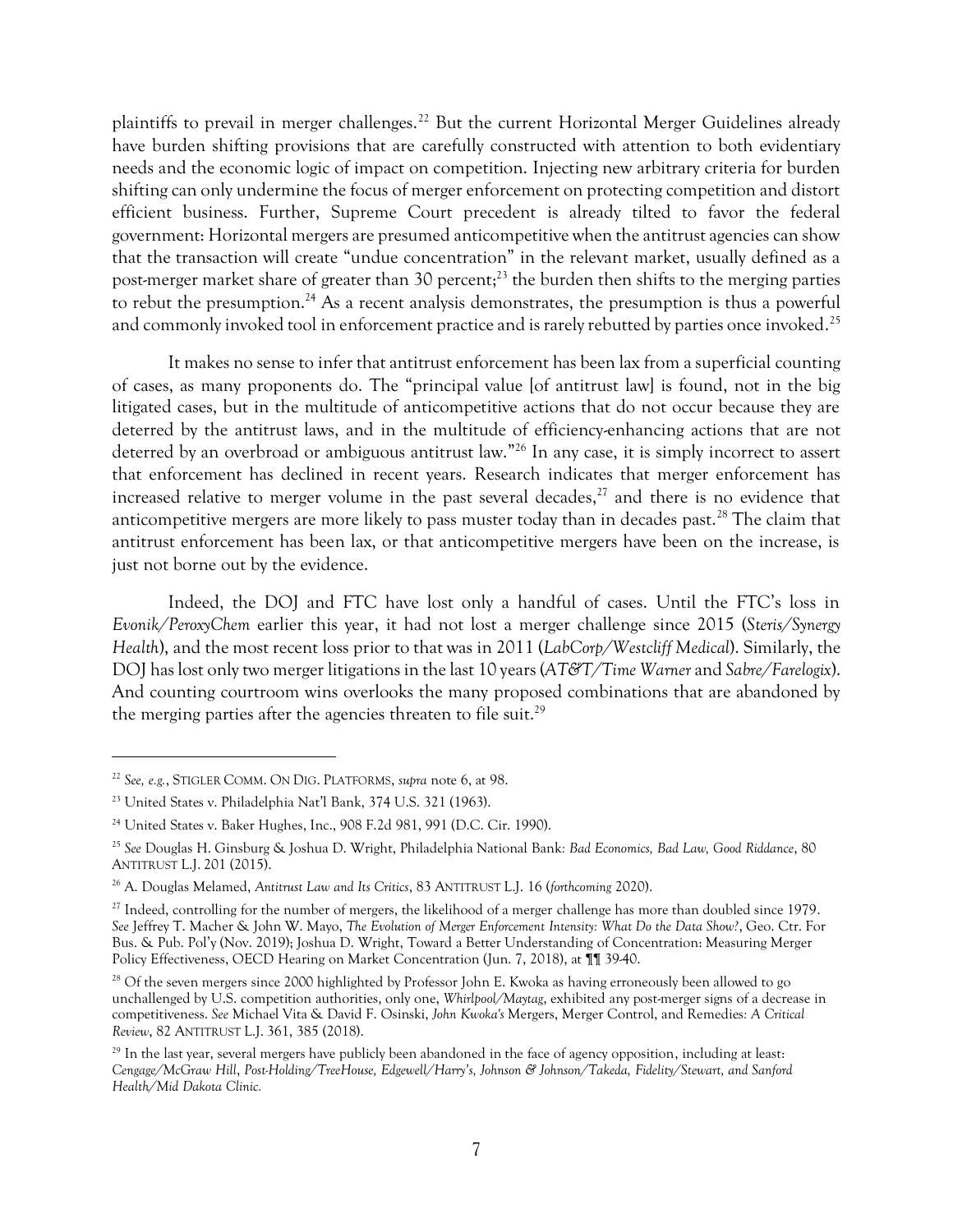In light of current antitrust doctrine, related merger review, and the antitrust agencies' enviable win-rate, it is difficult to understand proponents' calls for radical reform to antitrust merger law other than as an effort to increase the agencies' incentives to challenge more mergers, regardless of merit, and without the critical, independent oversight of the federal judiciary.

### **C. The Antitrust Laws As Written Are Adequate to Prevent Anticompetitive Monopolization, Exclusionary Conduct, and Other Harmful Vertical Conduct**

There is no evidence of systematic harm in digital markets arising from lax antitrust enforcement. To the contrary, digital markets are intensely rivalrous and generate substantial longrun economic welfare. Given the demonstrated and well-known salutary effects that digital markets produce for consumers, the burden lies with those proposing radical reforms to address the alleged inadequacies of antitrust's performance in digital markets to substantiate those claims. The evidence does not support the provocative claims made by many reformers.

Contrary to assertions proffered to this Committee, antitrust agencies can and routinely do bring monopolization cases, including in high-tech markets. Among others, the agencies have brought—and won—monopolization claims in *Microsoft*, *McWane, Dentsply,* and *Qualcomm*, and the FTC settled monopolization allegations against Intel in the microprocessor market. And it is by no means certain that the agencies *should* have won all of these cases.<sup>30</sup> At the same time, private litigants (including class action plaintiffs) vigorously employ federal and state antitrust laws. While many scholars contend that such Section 2 claims are virtually unwinnable, focused research has concluded that in reality this widely-held view is inaccurate. <sup>31</sup> And, win or lose, private litigants have brought some of antitrust's defining monopolization and vertical restraint cases over the years (including, *e.g.*, *Leegin*, *Weyerhaeuser*, *Credit Suisse*, *Independent Ink*, *Lepage's*, *Kodak*, *Trinko*, and *Apple v. Pepper*, among many others). In short, plaintiffs can and do successfully prosecute monopolization claims under current antitrust law.

In the area of vertical mergers and vertical restraints, the overwhelming lesson that arises from economic theory and empirical evidence is that while vertical integration can pose competitive risks, it is likely to bring procompetitive benefits to the parties and consumers—or, at the very least, to be competitively neutral. "[T]here is a paucity of support for the proposition that vertical restraints/vertical integration are likely to harm consumers. . . . [V]ertical restraints are likely to be benign or welfare enhancing." <sup>32</sup> As one notable 2008 empirical study concludes, "the empirical

<sup>&</sup>lt;sup>30</sup> Indeed, some have argued that several of these cases reflect the agency's litigation advantages and ability to win cases that they should not have on the merits. *See, e.g.*, Richard Epstein, *Judge Koh's Monopolization Mania: Her Novel Antitrust Assault Against Qualcomm is an Abuse of Antitrust Theory*, 98 NEB. L. REV. 241 (2019); In the Matter of McWane Inc., Docket No 9351 (Feb. 6, 2014) (Dissenting Statement of Commissioner Joshua D. Wright).

<sup>31</sup> *See* Joshua P. Davis & Robert H. Lande, *Toward an Empirical and Theoretical Assessment of Private Antitrust Enforcement*, 36 SEATTLE U.L. REV. 1269, 1272 (2013) ("[P]rivate antitrust litigation has provided a substantial amount of compensation for victims of anticompetitive behavior. . . . In fact, . . . private enforcement probably deters more anticompetitive behavior than even the [DOJ's] appropriately acclaimed anti-cartel program."). Importantly, "recoveries in rule of reason cases predominated, undermining the widely held view that private plaintiffs rarely obtain meaningful relief unless they are able to pursue a per se theory of liability." *Id.* at 1273.

<sup>&</sup>lt;sup>32</sup> James C. Cooper, et al., *Vertical Antitrust Policy as a Problem of Inference*, 23 INT'L J. INDUS. ORG. 639, 648 (2005).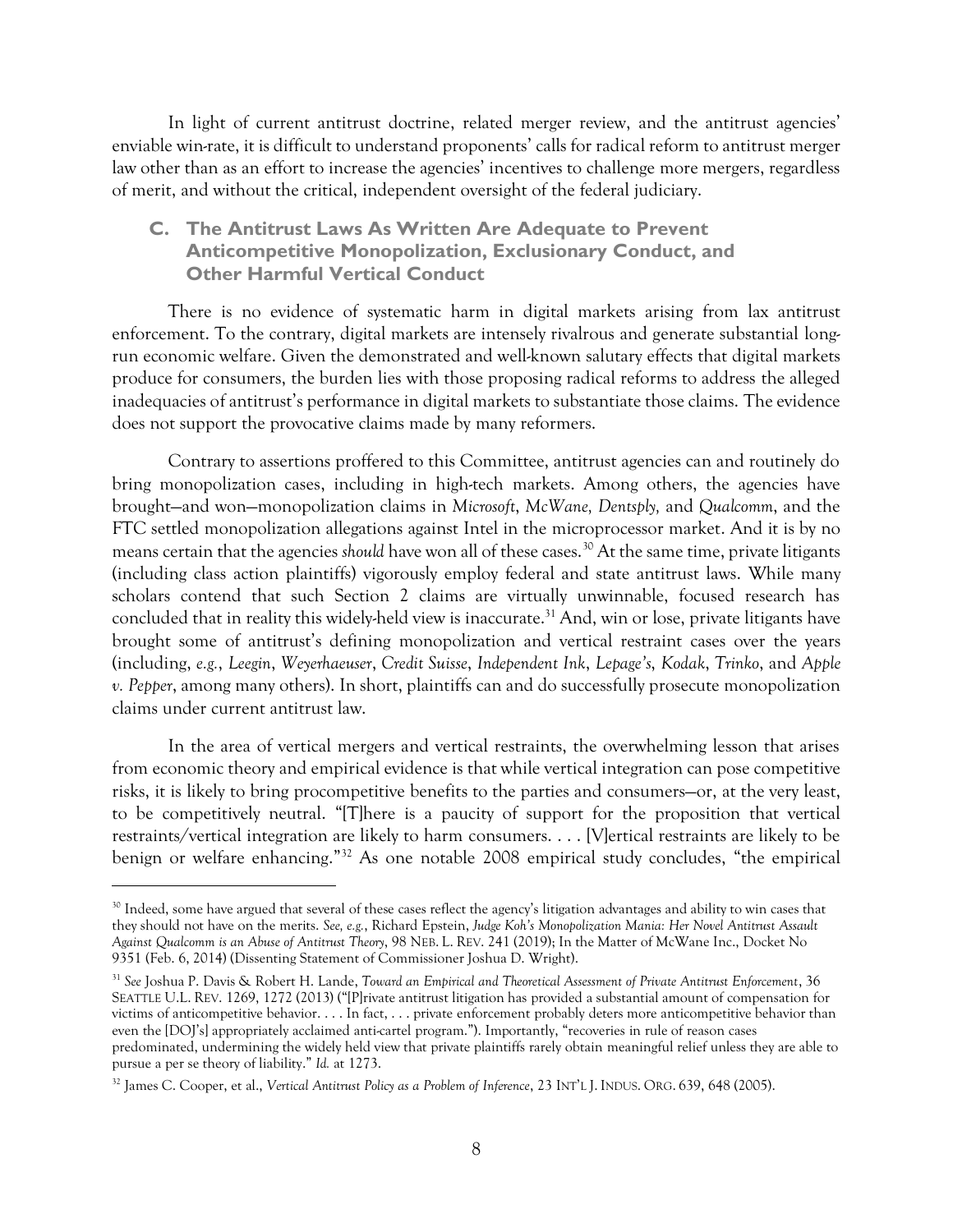literature over the last 25 years largely supports" the proposition that "combining substitutes is bad and combining complements is good, unless demonstrated otherwise."<sup>33</sup> Empirical evidence amassed since 2008 continues to support these conclusions.<sup>34</sup> And, more important, despite the limitations of the literature and occasional claims to the contrary, there is *no* viable interpretation of the evidence thus far that would support shifting the burden of proof or adopting the *presumption* that vertical integration is likely to harm consumers. 35

Taken together, the case-by-case analysis required by current antitrust law is supported by theoretical and empirical evidence. And there has been no evidence presented that vertical mergers and vertical restraints impose a greater competitive threat in digital markets than in other markets. Vertical integration and vertical restraints are often an important part of the normal competitive process in digital markets.<sup>36</sup> Moreover, the existing law is based upon economic tools and methods that are routinely used to evaluate digital markets. Proposals to make vertical restraints presumptively unlawful or to ban vertical mergers or vertical restraints are not well-grounded in sound economics and empirical evidence, and are likely to distort the competitive process to the detriment of economic welfare.

## **D. No Sound Basis Exists for Abandoning Supreme Court Precedent Simply to Make It Easier for the Government and Private Plaintiffs to Prevail**

One of the most troubling aspects of the radical reform agenda is the systematic effort to overturn established case law, and to return antitrust jurisprudence to its incoherent, pre-economic

<sup>33</sup> Daniel P. O'Brien, *The Antitrust Treatment of Vertical Restraints: Beyond the Possibility Theorems*, *in* THE PROS AND CONS OF VERTICAL RESTRAINTS 40, 76–81 (Konkurrensverket Swedish Competition Authority ed., 2008).

<sup>34</sup> *See* Global Antitrust Institute, *Comment Letter on Federal Trade Commission's Hearings on Competition and Consumer Protection in the 21st Century, Vertical Mergers* 8 (George Mason Law & Econ. Research Paper No. 18-27, Sept. 6, 2018) (discussing the bulk of the recent empirical papers on vertical mergers since 2008 and finding they "continue to support the conclusion[] . . . that consumers mostly benefit from vertical integration"); Geoffrey A. Manne, Kristian Stout, & Eric Fruits, *The Fatal Economic Flaws of the Contemporary Campaign Against Vertical Integration*, KANSAS L. REV. (*forthcoming* 2020) (manuscript at 23– 29) (discussing several additional recent studies and reaching the same conclusion).

<sup>35</sup> *See, e.g.,* Equitable Growth Letter, *supra* not[e 3](#page-0-0), at 14. ("Congress might consider legislation allowing plaintiffs to prevail in exclusionary conduct or merger cases by showing that the challenged conduct increases the risk of competitive harm, instead of the current legal standards, which require, in general, a showing that competitive harm is more likely than not."). In a recent comment, Beck & Scott Morton attempt to support this position by criticizing the interpretation of both the longstanding and newer empirical evidence on vertical mergers. *See* Marissa Beck & Fiona Scott Morton, *Evaluating the Evidence of Vertical Mergers* ( Working Paper, Feb. 26, 2020). Their ultimate conclusion is "that the empirical evidence evaluated in these articles does *not* show that vertical mergers are generally procompetitive, or generally anticompetitive. . . . Upon careful inspection, the evidence they provide on the change in welfare due to vertical mergers is decidedly mixed." *Id.* at 2. We agree that the evidence is mixed, even if we disagree on the how precisely it should be characterized. For us, the evidence shows that vertical mergers are "likely to bring procompetitive benefits to the parties and consumers—or, at the very least, to be competitively neutral;" for Beck & Scott Morton, "*many* vertical mergers are harmless or procompetitive, but that is a far weaker statement than presuming *every* or even *most* vertical mergers benefit competition regardless of market structure." *Id.* What is clear, however, is that *neither* characterization suggests that the literature is sufficient to support a change in the presumptions regarding vertical mergers.

<sup>36</sup> *See especially* Jonathan M. Barnett, *The Host's Dilemma: Strategic Forfeiture in Platform Markets for Informational Goods*, 124 HARV. L. REV. 1861 (2011); David J. Teece, *Profiting from Technological Innovation: Implications for Integration, Collaboration, Licensing and Public Policy*, 15 RES. POL'Y 285 (1986).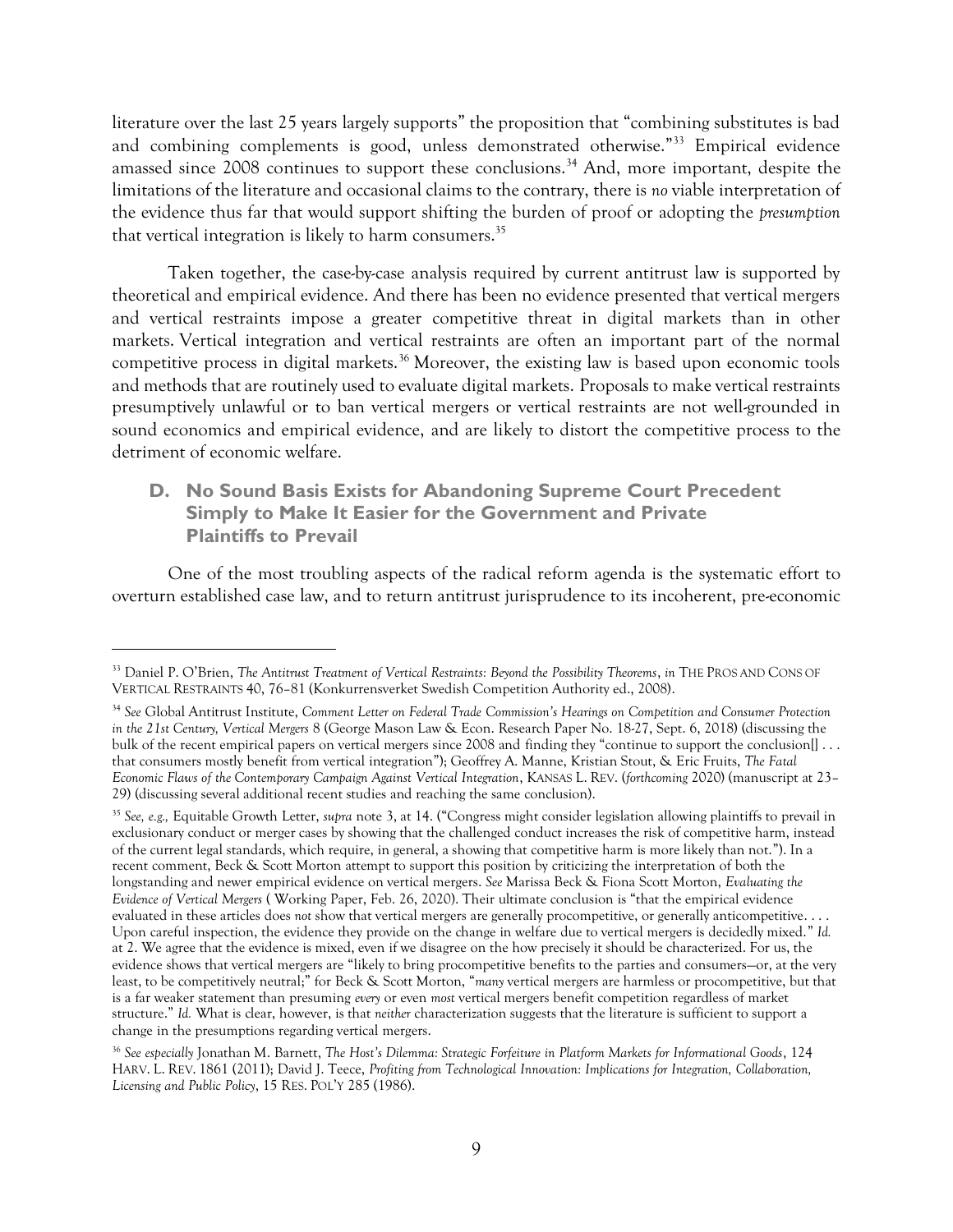era.<sup>37</sup> It is surely correct that, relative to the highly interventionist baseline of antitrust doctrine prior to the 1970s, courts have increased the burdens placed upon antitrust plaintiffs. But it is incorrect to assert that these cases "rely on unsound economic theories or unsupported empirical claims about the competitive effects of certain practices."<sup>38</sup> To the contrary, the economic content of antitrust law has increased manifestly since the 1960s, and it has developed along with the economic literature, regardless of whether the cutting edge of the literature has pushed for or against greater enforcement in various contexts.<sup>39</sup> Prior to the focused introduction of economics to antitrust enforcement in the 1970s, the reliance on *per se* rules and other presumptions against defendants prohibited economic analysis and fact-based defenses. As a result, earlier enforcement relied heavily upon denying firms accused of antitrust violations the right to defend themselves.

While the law is not nearly as monochromatic as critics imply, there is solid economic support for the cases alleged by critics to depart from economic learning. Indeed, it is clear that overturning these cases would be tantamount to overturning the Court's consistent and laudable focus in the modern antitrust era on protecting competition, even where competition may harm the fortunes of specific competitors. Thus: *Pueblo Bowl-O-Mat*<sup>40</sup> is consistent with the proposition that antitrust claims may not be based on conduct that *enhances* competition, even where such conduct adversely affects the business of a particular plaintiff. *Spectrum Sports<sup>41</sup>* holds that liability for attempted monopolization requires proof that challenged exclusionary conduct presents at least a dangerous probability of success. *Brooke Group<sup>42</sup>* holds that claims of predatory pricing require proof that profits sacrificed by a defendant are reasonably likely to be recouped as a result of disciplining or eliminating competition, lest courts inadvertently condemn competition leading to low consumer prices.<sup>43</sup> *Twombly*<sup>44</sup> establishes the sensible rule (and not solely in the antitrust context) that complaints lacking factual allegations sufficient to render the claims plausible, rather than merely conceivable, must be dismissed.<sup>45</sup> *Trinko<sup>46</sup>* takes seriously the notion that antitrust and sectoral regulation are substitutes, and refuses to find an antitrust "duty to deal" based on a regulated monopoly's violation of an administrative rule that would not be actionable in the absence of the

<sup>37</sup> *See, e.g.,* Equitable Growth Letter, *supra* note [3;](#page-0-0) Anticompetitive Exclusionary Conduct Prevention Act of 2020, S.3426, 116th Cong. §4 (2020).

<sup>38</sup> Equitable Growth Letter, *supra* note [3,](#page-0-0) at 4.

<sup>39</sup> *See, e.g.*, Leah Brannon & Douglas H. Ginsburg, *Antitrust Decisions of the U.S. Supreme Court, 1967 to 2007*, COMPETITION POL'Y INT'L (Autumn 2007).

<sup>40</sup> Brunswick Corp. v. Pueblo Bowl -O-Mat, Inc., 429 U.S. 477 (1977).

<sup>41</sup> Spectrum Sports, Inc. v. McQuillan, 506 U.S. 447 (1993).

<sup>42</sup> Brooke Group v. Brown & Williamson Tobacco Corp., 509 U.S. 209 (1993).

<sup>43</sup> *See* Bruce H. Kobayashi, *The Economics of Loyalty Discounts and Antitrust Law in the United States*, 1 COMPETITION POL'Y INT'L 115 (2005) (surveying the economic literature of loyalty discount arrangements).

<sup>44</sup> Bell Atlantic Corp. v. Twombly, 550 U.S. 544 (2007).

<sup>45</sup> *See* Richard A. Epstein, *Of Pleading and Discovery: Reflections on* Twombly *and* Iqbal *with Special Reference to Antitrust*, 2011 U. ILL. L. REV. 187 (2011).

<sup>46</sup> Verizon Comm'ns, Inc. v. Law Offices of Curtis V. Trinko, LLP, 540 U.S. 398 (2004).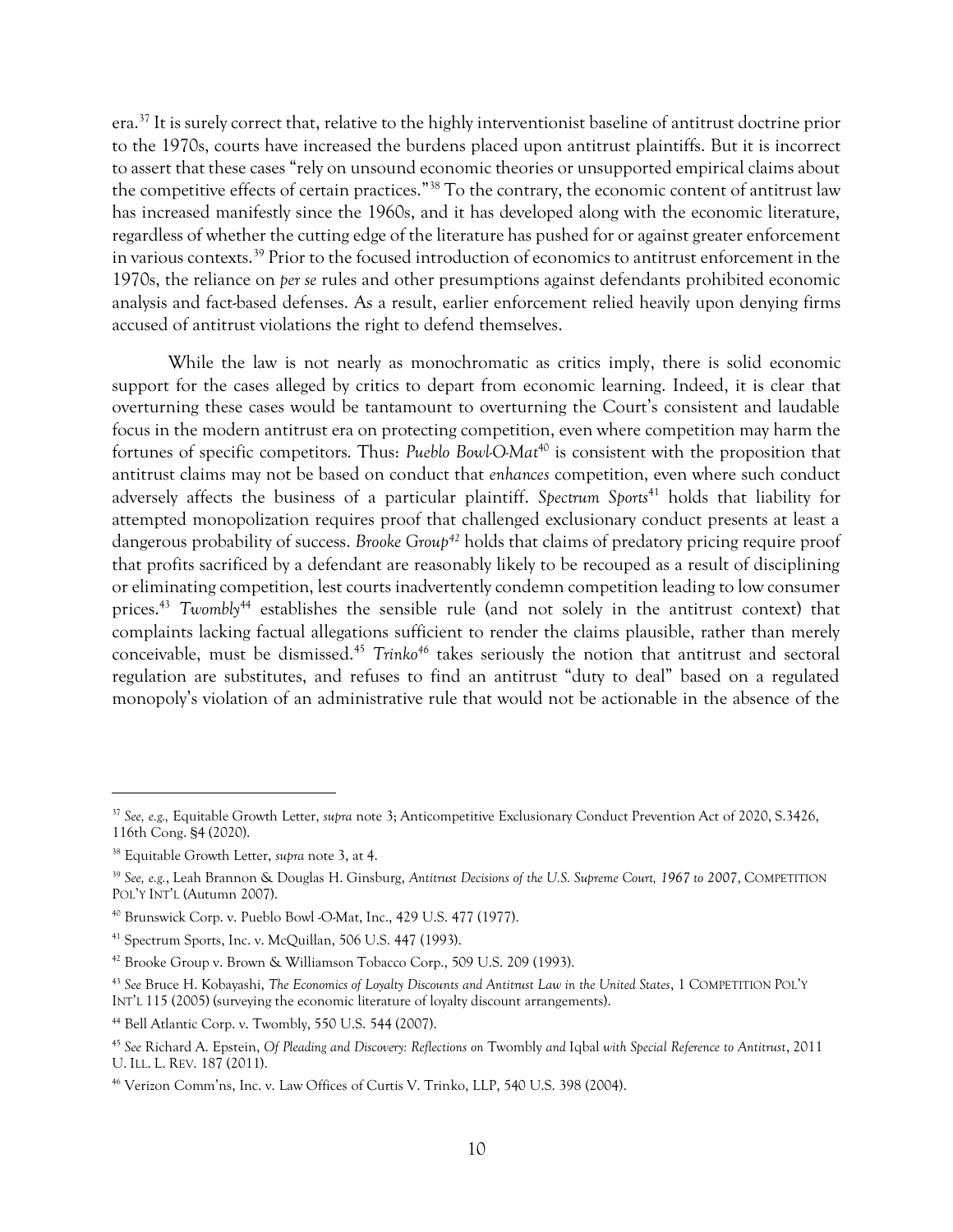regulation.<sup>47</sup> And *Amex* <sup>48</sup> incorporates the mainstream and well-established economics of two-sided markets to hold that market definition in such markets entails a different and more complex analysis than for traditional markets.<sup>49</sup>

<span id="page-10-0"></span>The economic evidence does not support the claim that the Supreme Court has been "too willing to presume" that monopolies promote innovation. In reality, innovation arises from both small and large firms, and in concentrated and unconcentrated markets, depending on the business environment. <sup>50</sup> The implications of the economic literature on innovation and market structure for competition policy are ambiguous, at best: "The literature addressing how market structure affects innovation (and vice versa) in the end reveals an ambiguous relationship in which factors unrelated to competition play an important role."<sup>51</sup> Accordingly, "[w]elfare and the efficient use of judicial

<sup>47</sup> *See* Dennis W. Carlton, *A General Analysis of Exclusionary Conduct and Refusal to Deal—Why* Aspen *and* Kodak *Are Misguided*, 68 ANTITRUST L.J. 659 (2001); John E. Lopatka & William H. Page, *Bargaining and Monopolization: In Search of the "Boundary of Section 2 Liability" Between* Aspen *and* Trinko, 73 ANTITRUST L.J. 115 (2005); Alan J. Meese, *Property,* Aspen*, and Refusals to Deal*, 73 ANTITRUST L.J. 81 (2005); Kenneth L. Glazer & Abbott B. Lipsky, Jr., *Unilateral Refusals to Deal Under Section 2 of the Sherman Act*, 63 ANTITRUST L.J. 749 (1995); Ronald A. Cass & Keith N. Hylton*, Preserving Competition: Economic Analysis, Legal Standards and* Microsoft, 8 GEO. MASON L. REV. 1 (1999); Herbert Hovenkamp, *The Monopolization Offense*, 61 OHIO ST. L.J. 1035 (2000); Bruce H. Kobayashi & Joshua D. Wright, *Federalism, Substantive Preemption, and Limits on Antitrust: An Application to Patent Holdup*, 5 J. COMPETITION L. & ECON. 469 (2009); Brief for International Center for Law & Economics and Scholars of Law and Economics (Donald J. Boudreaux, Daniel Lyons, Kenneth G. Elzinga, Geoffrey A. Manne, Janice Hauge, Alan J. Meese, Justin (Gus) Hurwitz, Paul H. Rubin, Thomas A. Lambert, Vernon L. Smith, John E. Lopatka, Michael Sykuta) as *Amici Curiae* in Support of Appellant and Reversal, Fed. Trade Comm'n v. Qualcomm, Inc., No. 19- 16122 (9th Cir. Aug. 30, 2019).

<sup>48</sup> Ohio v. Am. Express Co., 138 S. Ct. 2274 (2018).

<sup>49</sup> *See* Geoffrey A. Manne, *In Defence of the Supreme Court's 'Single Market' Definition in* Ohio v American Express, 7 J. ANTITRUST ENFORCEMENT 104 (2019); Joshua D. Wright & John M. Yun, *Burdens and Balancing in Multisided Markets: The First Principles Approach of* Ohio v. American Express, 54 REV. INDUS. ORG. 717 (2019); DAVID S. EVANS & RICHARD SCHMALENSEE, ANTITRUST ANALYSIS OF PLATFORM MARKETS: WHY THE SUPREME COURT GOT IT RIGHT IN AMERICAN EXPRESS (2019); Brief for Antitrust Law & Economics Scholars (Babette E. Boliek, James C. Cooper, Richard A. Epstein, Stephen Haber, Thomas W. Hazlett, Justin (Gus) Hurwitz, Jonathan Klick, Thomas Lambert, Abbott Lipsky, Geoffrey A. Manne, Steven Semeraro, David J. Teece, Joshua D. Wright, Christopher S. Yoo, John M. Yun) as *Amici Curiae* in Support of Respondents, Ohio v. Am. Express Co., 138 S. Ct. 2274 (2018).

<sup>&</sup>lt;sup>50</sup> An important and oft-overlooked literature argues that the key factor affecting innovation is not size, or the extent of "perfect" competition, but the ability of firms to appropriate the value of their investments. *See* David J. Teece, *Profiting from Technological Innovation: Implications for Integration, Collaboration, Licensing and Public Policy*, 15 RES. POL'Y 285 (1986). This is not refuted by more recent work, which purports to find negative innovation effects from mergers, but acknowledges that "[s]ufficient innovation efficiencies overturn the reduction in innovation due to market power, and ultimately also offset the negative impact of a merger on consumer welfare." Giulio Federico, Gregor Langus & Tommaso Valletti, *Horizontal Mergers and Product Innovation*, 59 INT'L. J. INDUS. ORG. 1, 17 (2018).

<sup>51</sup> Michael L. Katz & Howard A. Shelanski, *Mergers and Innovation*, 74 ANTITRUST L.J. 1, 22 (2007). The modern empirical literature on the relationship between market structure and innovation generates the expected mixed results. *Compare, e.g.*, Ronald L. Geottler and Brett R. Gordon, *Does AMD Spur Intel to Innovate More?*, 119 J. POL. ECON. 1141 (2011) ("Consistent with Schumpeter, we find the rate of innovation would be 4.2 percent higher without AMD present."), *with* Mitsuru Igame & Kosuke Uetake, *Mergers, Innovation, and Entry-Exit Dynamics: Consolidation in the Hard Drive Disk Industry, 1996-2016*, REV. ECON. STUD. (2019) (manuscript at 29) ("[For the hard disk drive (HDD) market,] the current de-facto merger threshold (N =3) is reasonably close to maximizing social welfare. . . . This finding is specific to the [HDD market]; hence, each high-tech industry requires careful modelling and measurement, just like the actual enforcement of antitrust policy proceeds case by case.").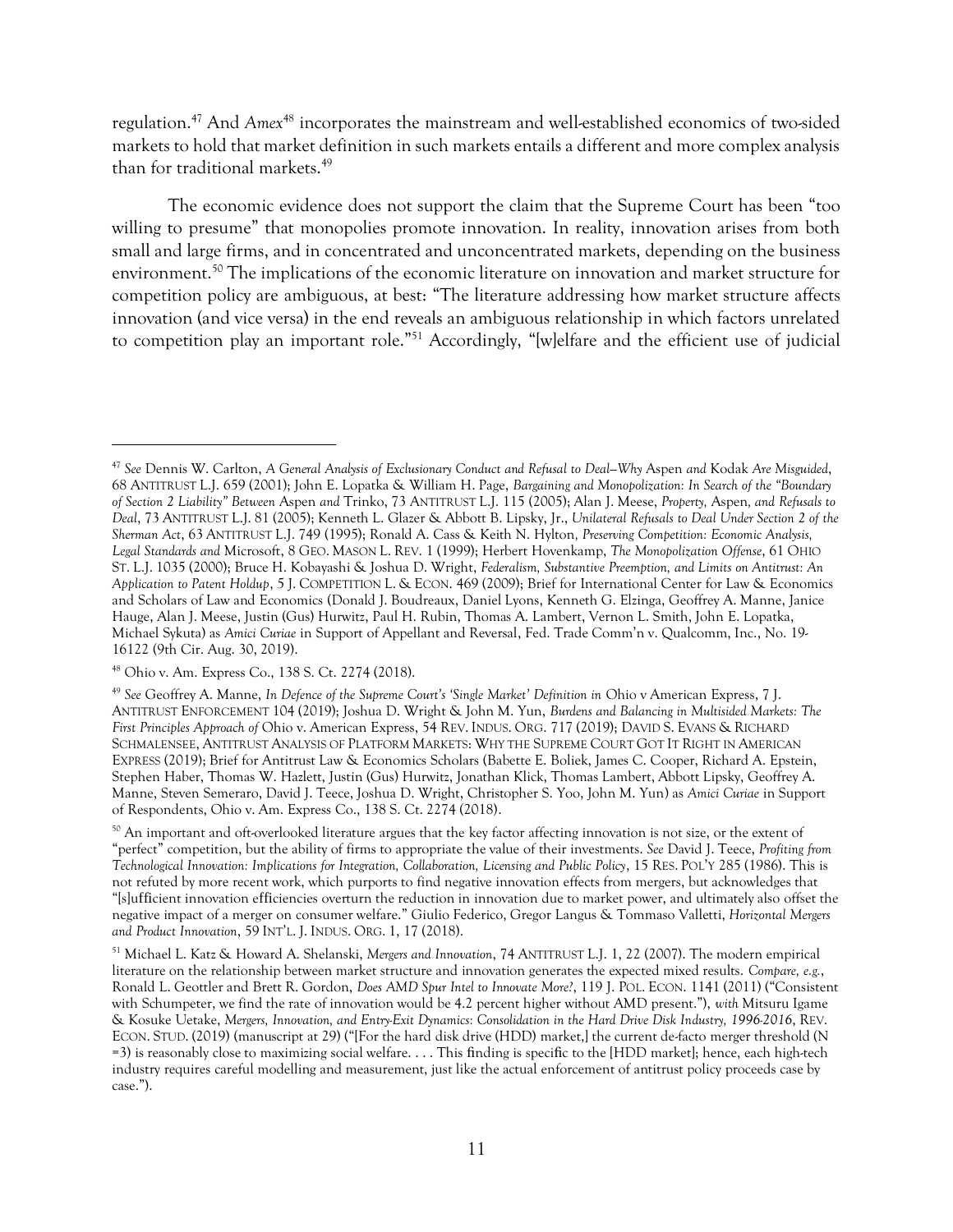resources would be best served by a policy that presumes that innovation is pro-competitive and condemns innovation by a single firm in only the most extraordinary circumstances." 52

In sum, radical proposals to overturn broad swaths of modern antitrust doctrine are misguided, unnecessary, and threaten to abandon the rule of law with little to offer in return. Antitrust jurisprudence has evolved over time and through our common law tradition, informed by economic theory and evidence. These proposals to simultaneously overturn decisions to prop up plaintiff win rates without evidence that doing so would improve competition or consumer welfare invite institutions that resemble 1960s antitrust law: bright line prohibitions of myriad forms of business conduct that pose some competitive risk but are more often than not procompetitive. Congress ought to reject the invitations to take the evolution of antitrust doctrine away from the courts and to revert to the competition policy of the 1960s.

# **III. Congress and the Federal Antitrust Agencies Can Implement Several Common-Sense Reforms to Improve Antitrust Enforcement Immediately**

While we believe that modern antitrust has evolved into a body of law that today, on balance, contributes positively to society, we also believe that it is important to regularly take stock and consider ways in which antitrust law can be improved. There are several common-sense reforms that have been proposed by experts across the political spectrum that would arguably strengthen antitrust enforcement and benefit consumers. Although such proposals are not as provocative as the more radical reforms, not all of the signatories to this letter agree with even all of *these* proposals. Nevertheless, we do all agree that these proposals at least build upon, rather than replace, the rigorous evidence-based approach to antitrust that has developed over time. They also take seriously the need to protect against both abuses by private firms as well as government overreach or error. Not all of these proposals are within the purview of Congress directly. But Congress, in its oversight capacity, can help to ensure that the agencies are assessing and adopting enforcement strategies and institutional reforms appropriate to the effective and efficient promotion of competition. A list of the most prominent proposals in this vein includes the following:

<span id="page-11-0"></span>1. **Increasing transparency of agency decision-making:** Unlike in many jurisdictions, there is no requirement that the FTC and DOJ issue formal decisions rigorously explaining their findings, analysis, and conclusions. Congress could increase transparency by requiring the agencies to issue formal decisions at the conclusion of any significant investigation.<sup>53</sup> Congress could also require the agencies to make available more detailed data from the cases they consider, and charge them with coordinating significant economic research on the data.<sup>54</sup> Such transparency mandates

<sup>52</sup> Richard Gilbert, *Holding Innovation to an Antitrust Standard*, 3 COMP. POL'Y INT'L 46, 50 (2007); *see generally* Teece, *supra* note [50.](#page-10-0)

<sup>&</sup>lt;sup>53</sup> See, e.g., The Fed. Trade Comm'n at 100 Report—Into Our 2<sup>nd</sup> Century: The Continuing Pursuit of Better PRACTICES 119–20 (Jan. 2009); THE NEXT ANTITRUST AGENDA: THE AMERICAN ANTITRUST INSTITUTE'S TRANSITION REPORT ON COMPETITION POLICY TO THE 44TH PRESIDENT OF THE UNITED STATES 187 (2008); ANTITRUST MODERNIZATION COMMISSION, REPORT AND RECOMMENDATIONS 64–5 (2007).

<sup>54</sup> *See, e.g.,* Robert W. Crandall & Clifford Winston, *Does Antitrust Policy Improve Consumer Welfare? Assessing the Evidence*, 17 J. ECON. PERSP. 3, 23 (2003).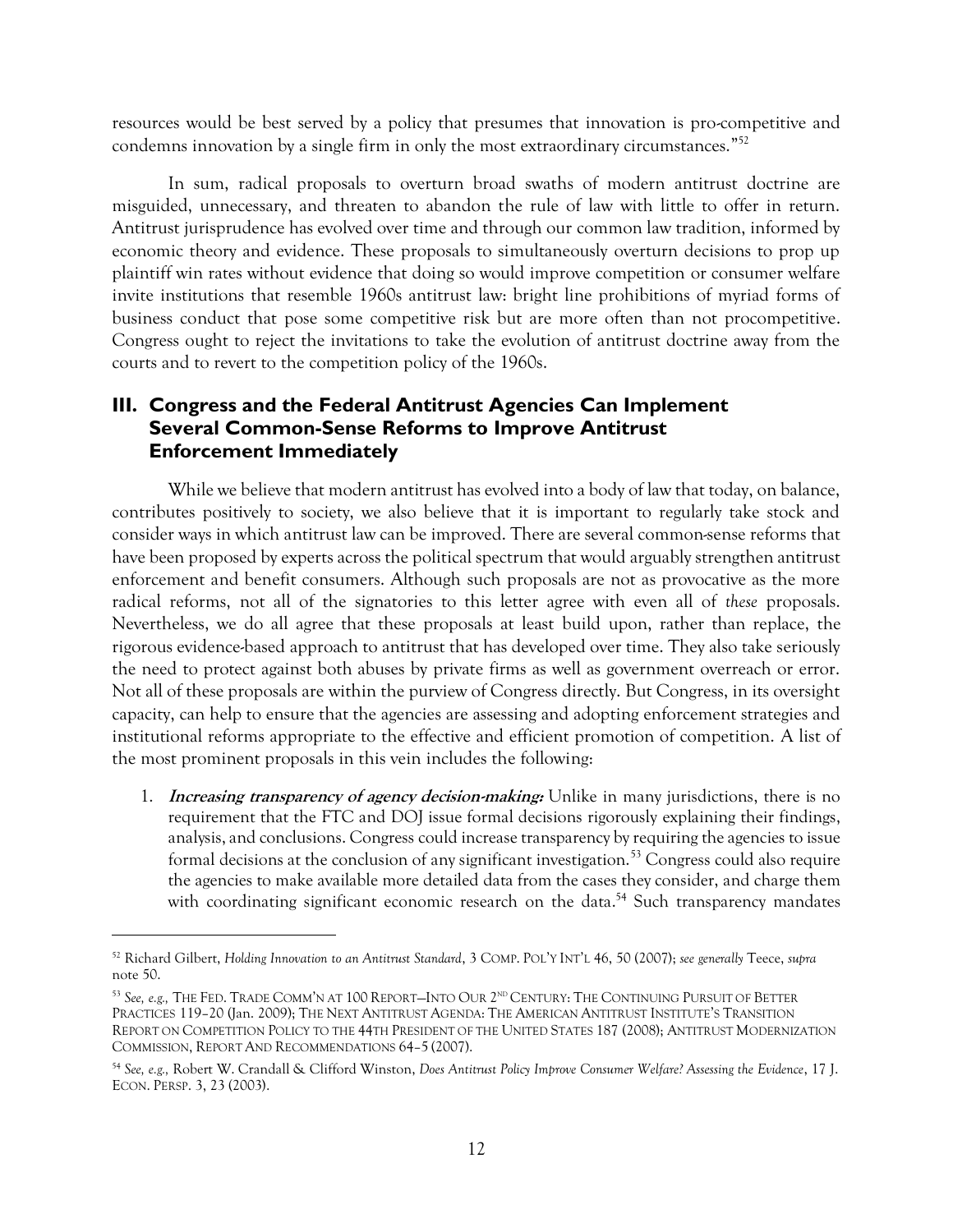would enhance agency accountability, increase analytical rigor, aide practitioners to advise businesses, and deter anticompetitive conduct.

- 2. **Increasing the use of merger retrospectives:** Increased transparency would also serve to facilitate retrospective analysis of agency actions by both the agencies themselves and the economics academy. Merger retrospectives are not a silver bullet (as is sometimes asserted), but they are a useful tool for improving DOJ and FTC merger policy because they provide a means of measuring the consequences of agency decision-making in specific cases. Congress could consider mandating the systematic evaluation of merger decisions to help policymakers, the agencies, and the public better understand where enforcement is succeeding and where it can be improved.<sup>55</sup>
- 3. **Strengthening the ability to challenge state-sponsored monopolies:** Some of the most pernicious anticompetitive conduct is mandated by states to serve special interests. Congress should help to reform the state action doctrine, which immunizes certain state conduct from antitrust scrutiny, and to challenge state-based occupational licensing requirements that can use the pretext of health and safety concerns to erect costly barriers that prevent competitive entry.<sup>56</sup>
- 4. **Enhancing penalties for criminal cartel conduct**: Perhaps no area of antitrust enforcement provides a bigger return for consumers than cartel prosecution. Congress could provide the DOJ with additional tools to deter cartel conduct by increasing sanctions, including potentially enhanced penalties for individuals who are negligent in ensuring antitrust compliance.<sup>57</sup>
- 5. **Protecting workers against anticompetitive conduct in labor markets:** Just as consumers benefit from competition between firms seeking to sell them products, workers benefit from competition among potential employers seeking to retain their talents. More agency resources could be devoted to protecting workers by identifying and policing anticompetitive no-poach and wagefixing agreements among competing firms in a relevant labor market.
- 6. **Allowing indirect purchasers to sue for antitrust damages:** Although anticompetitive conduct can harm consumers across different levels of the market, federal antitrust law allows only direct purchasers to sue to recover damages. Congress might consider granting indirect purchasers the ability to sue for antitrust damages, so long as the suit is consolidated in a single forum with direct purchasers' suits. It is possible that such an approach would increase fairness by making whole those who have suffered an injury, and it would reduce duplicative and wasteful litigation by moving towards alignment between federal and state antitrust standing rules. 58
- 7. **Eliminating inefficiencies created by dual-agency enforcement:** While it offers some benefits, the United States' unique, dual system of federal enforcement has also created a number of

<sup>55</sup> *See* THE FED. TRADE COMM'N AT 100 REPORT, *supra* note [53,](#page-11-0) at 149 (reporting on statements supporting merger retrospectives from Joshua Wright, Dennis Carlton, Aviv Nevo, Randy Picker, and David Scheffman, among others).

<sup>56</sup> *See, e.g.*, Maureen K. Ohlhausen & Gregory P. Luib, *Brother, May I?: The Challenge of Competitor Control Over Market Entry*, 4 J. ANTITRUST ENFORCEMENT 111 (2015); James C. Cooper & William E. Kovacic, *U.S. Convergence With International Competition Norms: Antitrust Law and Public Restraints on Competition*, 90 BOSTON U.L. REV. 1555 (2010); James C. Cooper, Elyse Dorsey, & Joshua D. Wright, *State Licensing Boards, Antitrust, and Innovation*, REGULATORY TRANSPARENCY PROJECT, FEDERALIST SOCIETY (Nov. 13, 2017).

<sup>57</sup> Douglas H. Ginsburg & Joshua D. Wright, *Antitrust Sanctions*, 9 COMP. POL'Y INT'L 2 (2010).

<sup>58</sup> *See, e.g.,* ANTITRUST MODERNIZATION COMMISSION, REPORT AND RECOMMENDATIONS 265-75 (2007).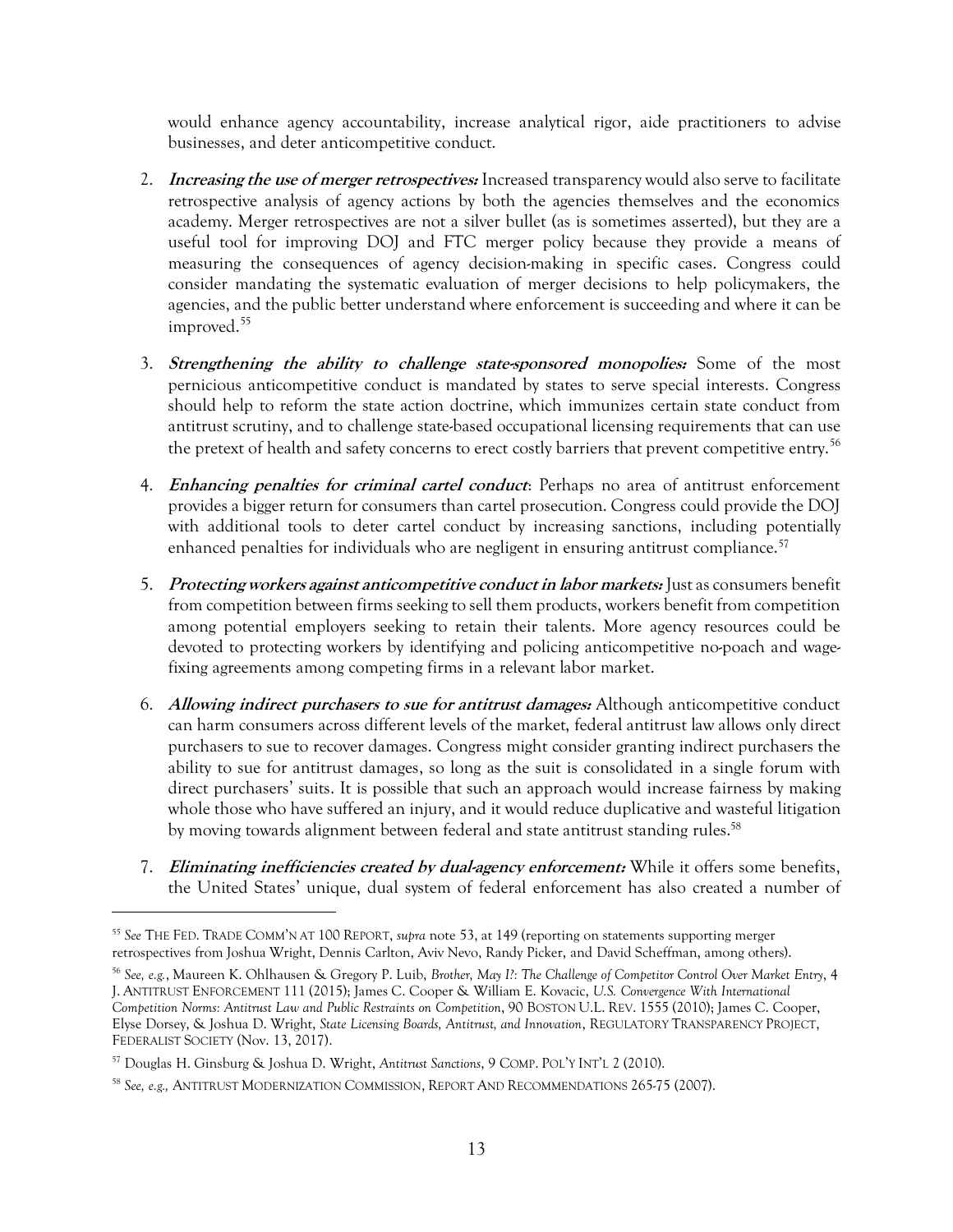inefficiencies that sometimes weaken the agencies and undermine their ability to enforce the antitrust laws. Congress could enhance enforcement efficiency and efficacy by harmonizing the agencies' procedures and by clearly articulating their respective responsibilities, including between consumer protection and antitrust enforcement. 59

- 8. **Increasing the role of economists at the agencies:** Antitrust has improved dramatically in the modern era in large part because antitrust decisions have become more closely tethered to economics. But the size of the economics staff and their influence within the agencies remains significantly outsized by that of the legal team. The antitrust agencies should allocate their resources to expand the number of economists they employ to adequately staff each investigation and ensure high-quality economic analysis is integrated into all enforcement decisions and the agencies' myriad policy projects.<sup>60</sup>
- 9. **Increasing antitrust agency funding:** To implement many of these proposals, the antitrust agencies may need more funding. Congress should commit to providing the agencies with the resources they need to fulfill their mission of promoting competition and protecting consumers.

<sup>59</sup> *See, e.g., Standard Merger and Acquisition Reviews Through Equal Rules Act of 2015: Hearing Before the Subcomm. on Regulatory Reform, Commercial and Antitrust Law of the H. Comm. on the Judiciary* 114th Cong. (Jun. 16, 2015) (statement of Abbott B. Lipsky).

<sup>60</sup> *See, e.g.*, Joshua D. Wright, Comm'r, Fed. Trade Comm'n, Statement of Commissioner Joshua D. Wright On the FTC's Bureau of Economics, Independence, and Agency Performance (Aug. 6, 2015).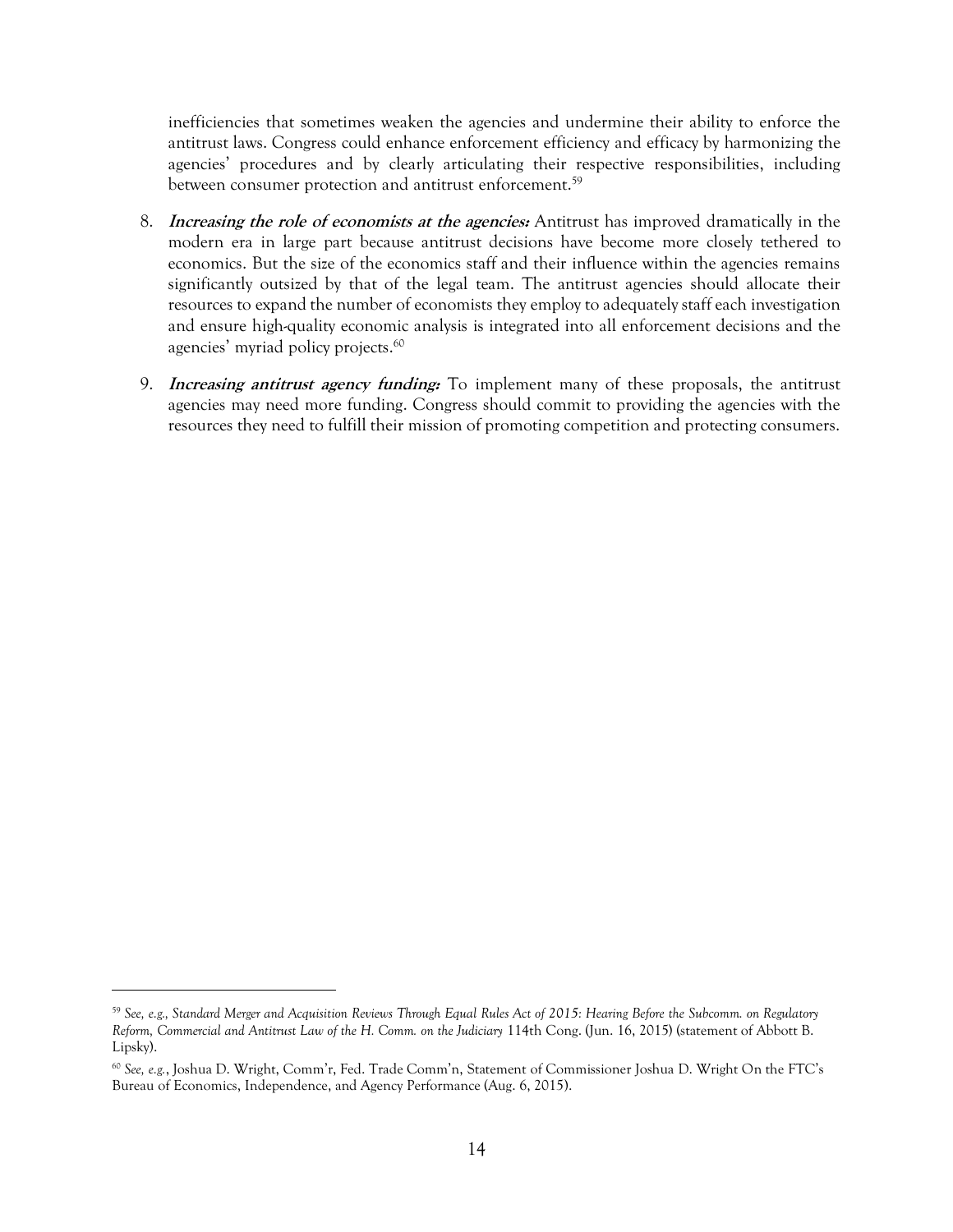As noted, we do not all support all of these proposals. But these proposals to improve antitrust are much more likely to be conducive to improved competitiveness and economic welfare over the long run than are the radical proposals that seek to upend current antitrust policy to institute an ends-oriented regime. We welcome the opportunity to discuss these and other commonsense reforms with the Committee.

| Jonathan M. Barnett<br>Professor<br>University of Southern California Gould<br>School of Law                                                                        | Abbott "Tad" Lipsky<br>Professor<br>Scalia Law School at George Mason University<br>Former Deputy Assistant Attorney General<br><b>DOJ</b> Antitrust Division |
|---------------------------------------------------------------------------------------------------------------------------------------------------------------------|---------------------------------------------------------------------------------------------------------------------------------------------------------------|
|                                                                                                                                                                     | <b>Former Acting Director</b><br>FTC Bureau of Competition                                                                                                    |
| Michael R. Baye<br>Bert Elwert Professor of Business<br>Indiana University Kelley School of Business                                                                | Geoffrey A. Manne<br>President and Founder<br>International Center for Law & Economics                                                                        |
| Former Director<br>FTC Bureau of Economics                                                                                                                          | Distinguished Fellow<br>Northwestern University Center on Law,<br>Business, & Economics                                                                       |
| James C. Cooper<br>Associate Professor of Law<br>Scalia Law School at George Mason University<br>Former Acting and Deputy Director<br>FTC Office of Policy Planning | <b>Scott Masten</b><br>Professor of Business Economics and Public<br>Policy<br>University of Michigan Stephen M. Ross<br>School of Business                   |
| Daniel Crane<br>Frederick Paul Furth Sr. Professor of Law<br>The University of Michigan Law School                                                                  | Maureen K. Ohlhausen<br>Chair, Global Antitrust and Competition<br>Practice<br>Baker Botts, LLP<br>Former Acting Chairman & Commissioner<br><b>FTC</b>        |

Respectfully submitted,<sup>61</sup>

 $61$  We join this statement in our individual capacities and list our affiliations for identification purposes only.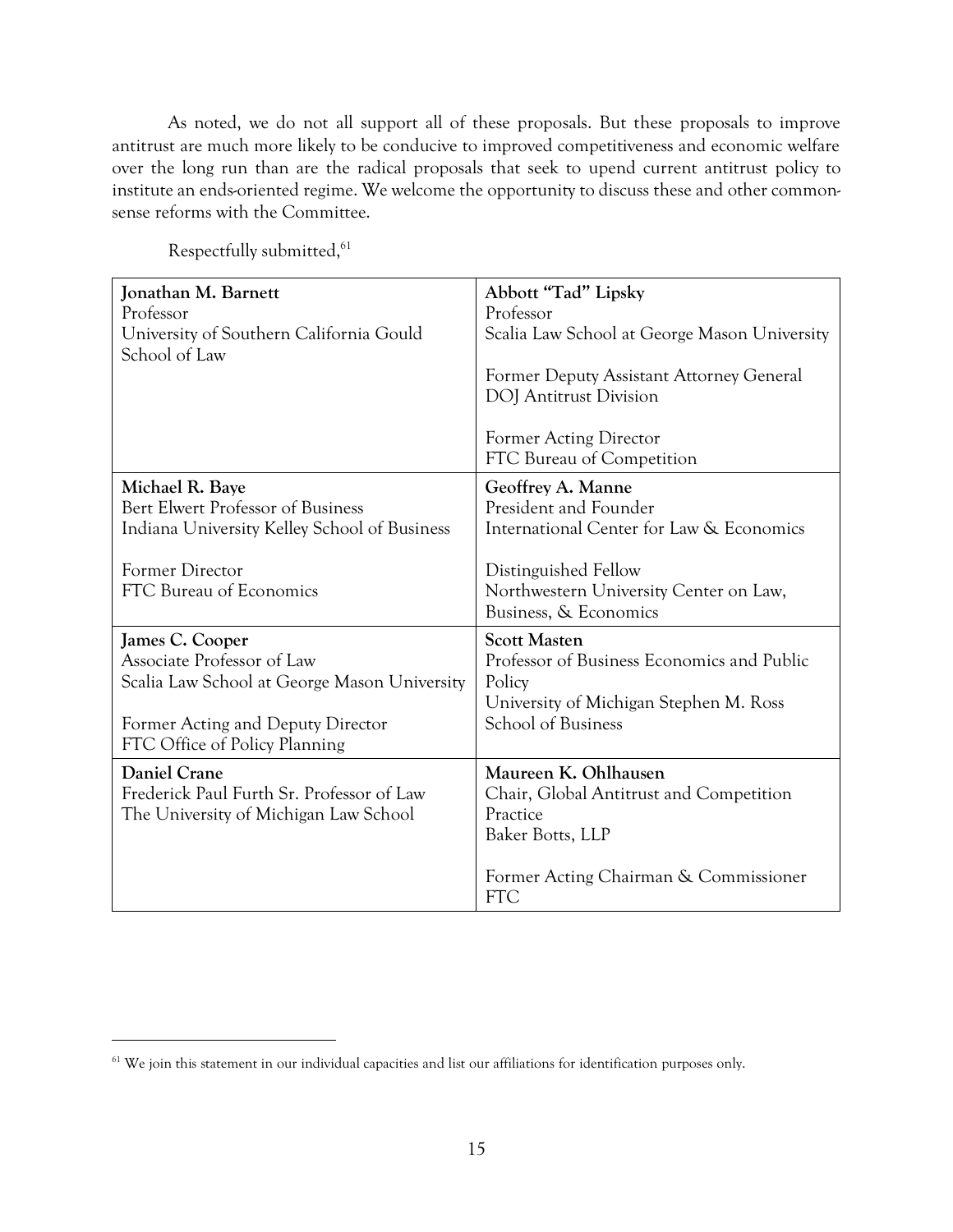| Kenneth G. Elzinga<br>Robert C. Taylor Professor of Economics<br>University of Virginia                                                                                                        | James F. Rill<br>Partner<br>Baker Botts, LLP<br>Former Assistant Attorney General<br><b>DOJ</b> Antitrust Division                                                                                  |
|------------------------------------------------------------------------------------------------------------------------------------------------------------------------------------------------|-----------------------------------------------------------------------------------------------------------------------------------------------------------------------------------------------------|
| Richard A. Epstein<br>Laurence A. Tisch Professor of Law<br>New York University School of Law                                                                                                  | Jan M. Rybnicek<br>Counsel<br>Freshfields Bruckhaus Deringer<br>Former Attorney Adviser to Commissioner<br>Joshua Wright<br><b>FTC</b>                                                              |
| Deborah A. Garza<br>Partner<br>Covington & Burling LLP<br>Chair, Antitrust Modernization Commission<br>Former Acting and Deputy Assistant Attorney<br>General<br><b>DOJ</b> Antitrust Division | Vernon L. Smith<br>George L. Argyros Endowed Chair in Finance<br>& Economics<br>Chapman University School of Business<br>Nobel Laureate in Economics, 2002                                          |
| <b>Thomas Hazlett</b><br>H.H. Macaulay Endowed Chair in Economics<br><b>Clemson University</b><br>Former Chief Economist<br><b>FCC</b>                                                         | David J. Teece<br>Thomas W. Tusher Professor in Global<br><b>Business</b><br>University of California, Berkeley Haas School<br>of Business                                                          |
| Justin (Gus) Hurwitz<br>Professor of Law<br>University of Nebraska College of Law<br>Former Trial Attorney<br>DOJ Antitrust Division                                                           | <b>Robert Willig</b><br>Professor of Economics and Public Affairs<br>Emeritus<br>Princeton University<br>Former Deputy Assistant Attorney General for<br>Economics<br><b>DOJ</b> Antitrust Division |
| Benjamin Klein<br>Professor Emeritus of Economics<br><b>UCLA</b>                                                                                                                               | Joshua D. Wright<br><b>University Professor</b><br>Scalia Law School at George Mason University<br>Former Commissioner<br><b>FTC</b>                                                                |